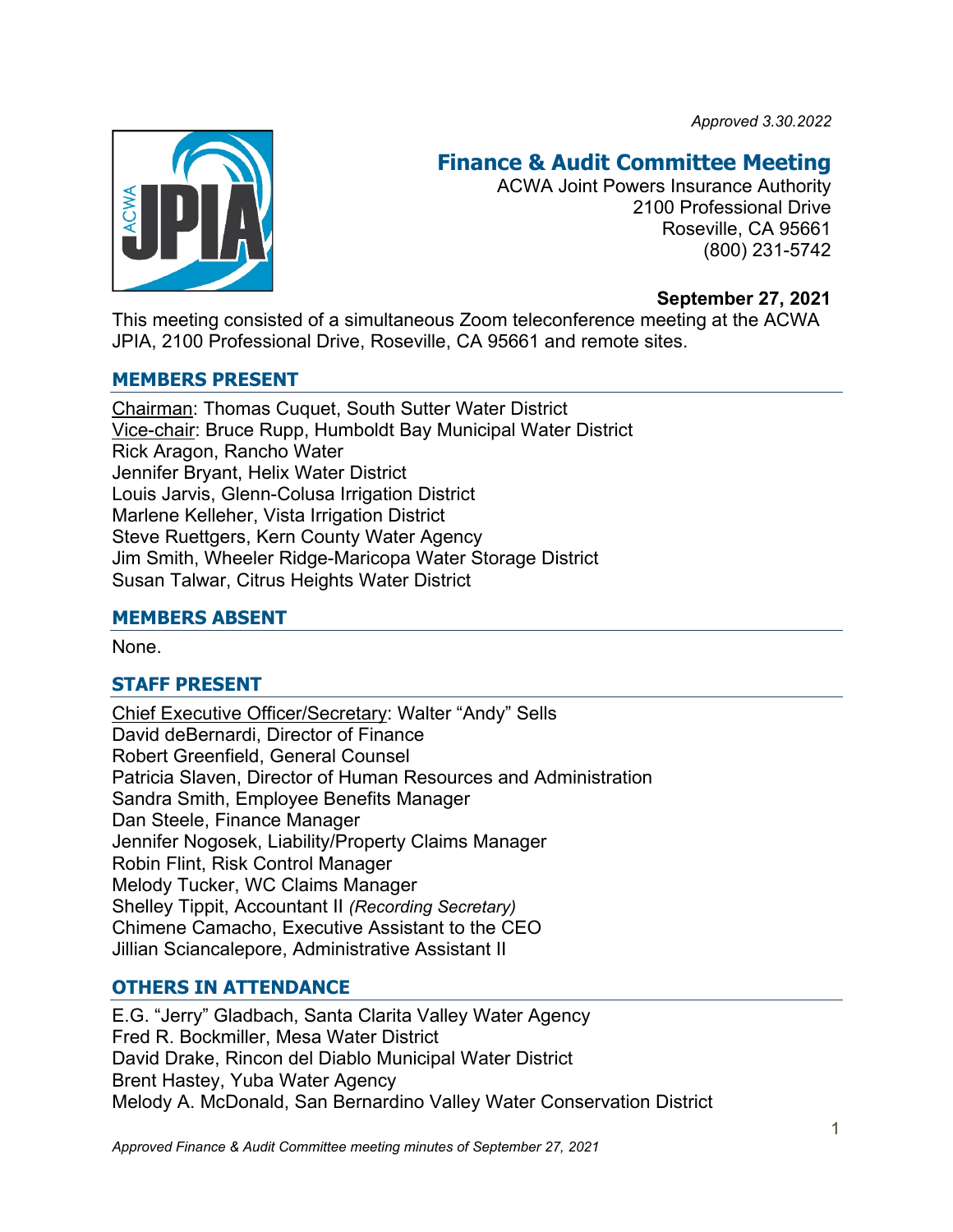Randall J. Reed, Cucamonga Valley Water District Pamela Tobin, San Juan Water District, ACWA VP Richard Babbe, PFM Asset Management

## **WELCOME/INTRODUCTIONS**

Chairman Cuquet welcomed everyone in attendance.

## **CALL TO ORDER AND ANNOUNCEMENT OF QUORUM**

Chairman Cuquet called the meeting to order at 8:30 a.m. He announced there was a quorum.

## **ANNOUNCEMENT RECORDING OF MINUTES**

Chairman Cuquet announced that the meeting would be recorded to assist in preparation of minutes. Recordings are kept 30 days following the meeting, as mandated by the California Brown Act.

## **ADDITIONS TO OR DELETIONS FROM THE AGENDA**

Chairman Cuquet asked for any additions to, or deletions from, the agenda; none requested.

#### **APPROVAL OF MINUTES**

Chairman Cuquet called for approval of the minutes of the April 07, 2021 meeting.

M/S/C (Ruettgers/Talwar) (Aragon-Abstain, Bryant-Yes; Jarvis-Yes; Kelleher-Yes; Ruettgers-Yes; Smith-Yes; Talwar-Yes; Rupp-Yes, Cuquet-Yes): That the Finance & Audit Committee approve the minutes of the April 07, 2021 meeting.

## **MEETINGS ATTENDED ON BEHALF OF THE JPIA**

None reported.

#### **INVESTMENT POLICY**

Mr. deBernardi reported that the current Investment Policy was approved by the Board of Directors in November 2020. Every year, per the JPIA Bylaws, the Investment Policy must be approved by the Board of Directors.

After review by JPIA's investment advisor, PFM and staff, staff proposed three minor changes to the policy:

- 1. Eliminate the 10% limit on commercial paper.
- 2. Increase the exceed limit for commercial paper from 25% to 40%.
- 3. Regarding prohibited investments, wording was added in reference to code section 53601.6.